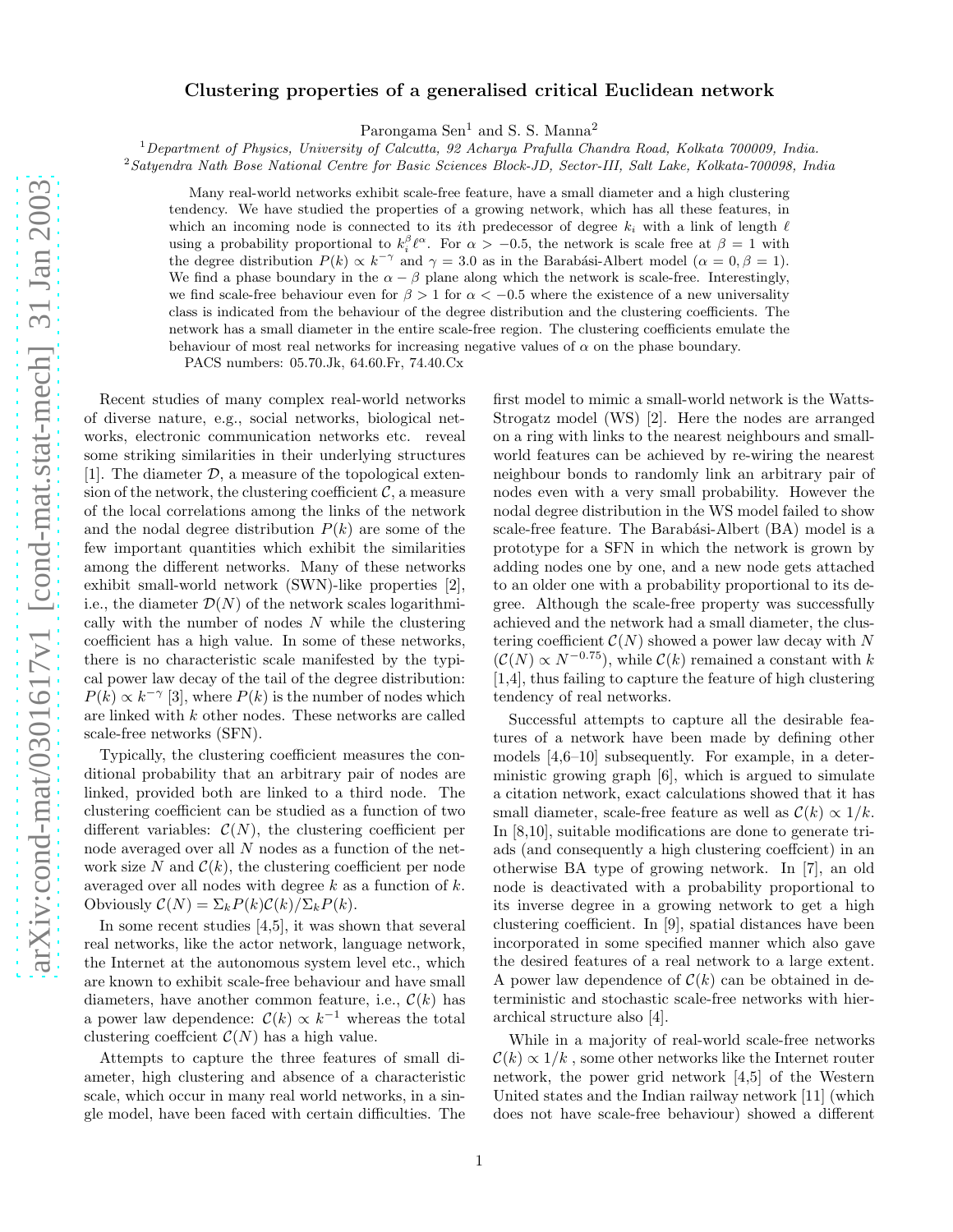behaviour:  $\mathcal{C}(k)$  shows no dependence or logarithmic dependence on  $k$ . In [4], this behaviour was argued to be due to the presence of geographical organisation in such networks in the sense that there are actual physical connection between the nodes and the networks are defined in real space. A comparison of the clustering coefficients in a model network with and without geographical organisation could therefore help to understand the relation between geographical organisation and clustering better. It should be pointed out here that  $\mathcal{C}(k)$  is also a constant in the BA model where a metric is not defined.

In a network defined in real space, the spatial distance between the nodes is expected to play an important role in constructing the links. On the other hand, the rule of preferential attachment has been very successful in achieving the scale-free feature and small diameter of a network. We have therefore considered a growing network in which both the preferential attachment as well as the spatial distances are parametrically incorporated in the attachment probability and can be independently tuned. Here we would like to mention that although some networks are not defined in real space, spatial distances are still expected to be implicitly involved, e.g., in a social network, people in the same locality are much more likely to know and influence each other. Although the concept of geographical locality does not exist explicitly in all networks, one can still define a "closeness" factor in many networks, e.g., in the citation network, a paper is likely to be cited with a higher probability when the contents of it is "close" to that of the citing paper.

The network we have under consideration is evolved from the time  $t = 0$  and at time t an incoming node gets attached to the *i*-th node with degree  $k_i$ , at a distance  $\ell$ , according to the following probability:

$$
\pi_i(t) \sim k_i^{\beta}(t)\ell^{\alpha}.
$$
 (1)



FIG. 1. The phase diagram of the network in the  $\alpha - \beta$ plane. Scale-free behaviour is observed only at the boundary. The point A indicates a change in the critical behaviour: to the right of A the critical behaviour is of the BA type while to its left we find a new critical behaviour.

In some earlier studies [9,12–15], spatial dependence in a growing network has been studied where the attachment probability is dependent on the spatial distances between the node. In [9], the clustering coefficients were also calculated. However, the spatial dependence was not incorporated in a way it could be systemetically studied. In the present study, the aims are (a) to identify the regions where the network is scale free in the  $\alpha - \beta$  plane and (b) to study the behaviour of the clustering coefficient as a function of the parameters  $\alpha$  and  $\beta$  and (c) to check whether the diameter of the network and the average shortest distances scale logarithmically with the number of nodes.

In this network, each incoming node gets bonded to m distinct nodes. In order to study clustering properties m should be at least equal to two  $(m = 1$  would lead to a tree like structure with no loops and all clustering coefficients are trivially zero here.) Results for some limiting cases of the model defined by (1) are known. The  $\alpha = 0$  and  $\beta = 1$  case corresponds to the scale-free BA network [3]. Networks with  $\alpha = 0$  and arbitrary values of  $\beta$ , considered in [16], showed that scale-free behaviour existed only for  $\beta = 1$ . For  $\beta > 1$ , there is a tendency of the incoming nodes to get connected to a single node and this behaviour is termed "gelation". For  $\beta$  < 1.0, the behaviour of the degree distribution is stretched exponential. The effect of Euclidean distances were incorporated in a BA kind of network [13,14] by keeping  $\alpha$ non-zero and  $\beta = 1$  where the network is defined in a ddimensional Euclidean plane. It was found that the scale free behaviour persists above a certain critical value of  $\alpha$  which depends on the spatial dimensionality. Below this value of  $\alpha$ , the stretched exponential behaviour of the degree distribution was again observed.

We considered a one-dimensional space with periodic boundary condition where the nodes occupy the position x with  $0 < x \leq 1$ . Initially we have  $m_0$  nodes connected to each other. First we investigate the scale-free properties of the model by studying the degree distribution  $P(k)$ . We vary both  $\alpha$  and  $\beta$  and observe the behaviour of  $P(k)$  to obtain a phase diagram. Results for  $m_0 = m = 1$ and  $m_0 = m = 3$  showed that the critical behaviour is independent of the value of  $m$  as in the BA model. We noted several interesting features:

1. In the  $\alpha - \beta$  plane, there exists a phase boundary along which the network is scale-free. Above this boundary it shows a gelation-like behaviour as in [16]. Below this boundary the degree distribution is stretched exponential as was observed in [13], [14] and [16].

2. Scale free behaviour is observed to occur at the critical value  $\beta_c = 1$  for all values of  $\alpha \geq -0.5$ . For lower values of  $\alpha$  it occurs at higher values of  $\beta$ . For values of  $\alpha < -2.0$  the phase boundary is linear given by the equation  $\alpha_c + \beta_c = 0$ .

3. Although the scale-free property is observed along the entire phase boundary, there is a difference in the be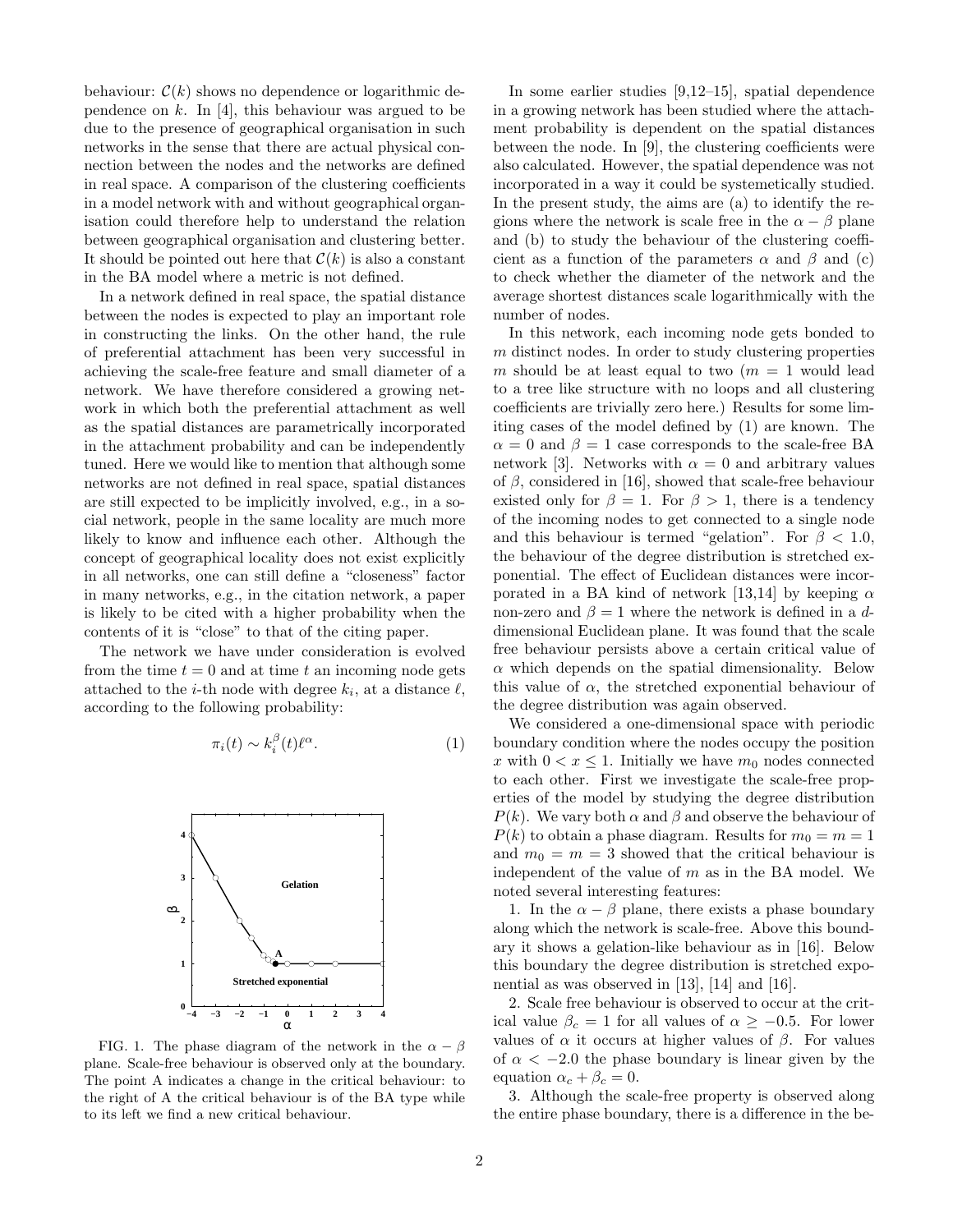haviour of the degree distribution  $P(k)$ . While  $P(k) \sim$  $k^{-\gamma}$  everywhere,  $\gamma \sim 2.7$  for  $\alpha < -0.5$  and  $\gamma = 3.0$  (as in the BA model) for  $\alpha > -0.5$ .

The phase diagram is shown in Fig. 1. We would like to emphasise two points from the above observations. First, even though the case  $\beta \neq 1$  has been studied earlier [16], the only point at which scale-free behaviour was observed was at  $\beta_c = 1$  while here one can get scale-free behaviour even at  $\beta_c > 1$  by tuning the distance dependence factor. Secondly, the exponent  $\gamma = 2.7 \pm 0.1$  for  $\alpha < -0.5$  may not seem to be significantly different numerically from the BA value  $\gamma = 3.0$  to claim that it belongs to a different universality class. However, as we will discuss later, the behaviour of the clustering coefficients are also significantly different here, which will support this claim. All the above results were obtained for a network with  $N = 20000$  and using 100 different realisations of the network.

We calculated the average shortest path lengths and diameter of the model at the phase boundary and found that the these two indeed scale logarithmically with the number of nodes in the network at the phase boundary indicating that the scale-free network also has a small diameter.

The clustering properties of this model are studied in detail in an attempt to compare the results with that of the real networks. In order to study clustering we kept  $m = m_0 = 3$ . Defining the exponents a and b in the following way

$$
\mathcal{C}(N) \propto N^{-a} \tag{2}
$$

and

$$
\mathcal{C}(k) \propto k^{-b},\tag{3}
$$

we find that a and b depend on the values of  $\alpha$  and  $\beta$ . Fig. 2 shows the behaviour of the clustering coefficients  $\mathcal{C}(N)$ on the critical curve of the phase diagram as a function of the number of nodes. We find that for  $\alpha > -0.5$ , the data is consistent with the behaviour  $\mathcal{C}(N) \propto N^{-0.75}$ . The slope of the curves decrease as we go away from  $\alpha = -0.5$  to higher negative values indicating that a increases. This is consistent with the idea that as  $\alpha$  is made more negative, the nodes get connected to the nearer ones making the clustering tendency higher. A curious feature of  $\mathcal{C}(N)$  is that it actually increases with N for large negative values of  $\alpha$ , e.g., at the critical point corresponding to  $\alpha = -4.0$ , a becomes negative. However, as the maximum value of  $\mathcal{C}(N)$  can be unity, we believe that a negative value of a indicated that  $\mathcal{C}(N)$  converges to a finite value for  $(N) \to \infty$  for large values of  $\alpha$  on the negative side.



FIG. 2. The clustering coefficients as a function of  $N$ , the number of nodes for different values of  $\alpha$  on the phase boundary  $(\alpha = -3.0, -2.0, -1.0, 0, \text{ and } 1.0 \text{ from top to bottom}).$ The gradient in the log-log plot gives the value of a.

Although the scaling behaviour of  $C(N)$  remains same for all  $\alpha > -0.5$ , calculation of  $\mathcal{C}(N)$  for a fixed N shows that on increasing  $\alpha$  the clustering decreases, a result one can intuitively guess as for large positive  $\alpha$ , the nodes get connected to nodes at large distances making the clustering tendency lesser.

Fig. 3 shows the variation of  $\mathcal{C}(k)$  against k on the phase boundary.  $\mathcal{C}(k)$  is more or less a constant for  $\alpha$  > −0.5, but for larger negative values of  $\alpha$  shows a decrease with k. The behaviour of  $\mathcal{C}(k)$  shows a clear power law decay for very large negative values of  $\alpha$ . This is a feature found in most real-world networks.



FIG. 3. The clustering coefficients as a function of  $k$ , the number of nodes for different values of  $\alpha$  on the phase boundary  $(\alpha = -3.0, 1, 5, -1.0, \text{ and } 0 \text{ from top to bottom}).$  The gradient in the log-log plot gives the value of b.

We plot the values of  $a$  and  $b$  in Fig. 4 at the critical points  $(\alpha_c, \beta_c)$  as a function of  $\alpha$  as we are more interested in the role of the spatial distance dependence of the network. For  $\alpha = 0$  and  $\beta = 1$ , we get the known values  $a = 0.75$  and  $b = 0$ . For all values of  $\alpha > -0.5$ , the values of  $a$  and  $b$  remain the same on the critical phase boundary  $(\beta_c = 1)$  and are the equal to that of the BA model. For  $\alpha < -0.5$ , the values of a and b are different at different points of the phase boundary. In fact, the value of a decreases while b increases towards 1 as  $\alpha$